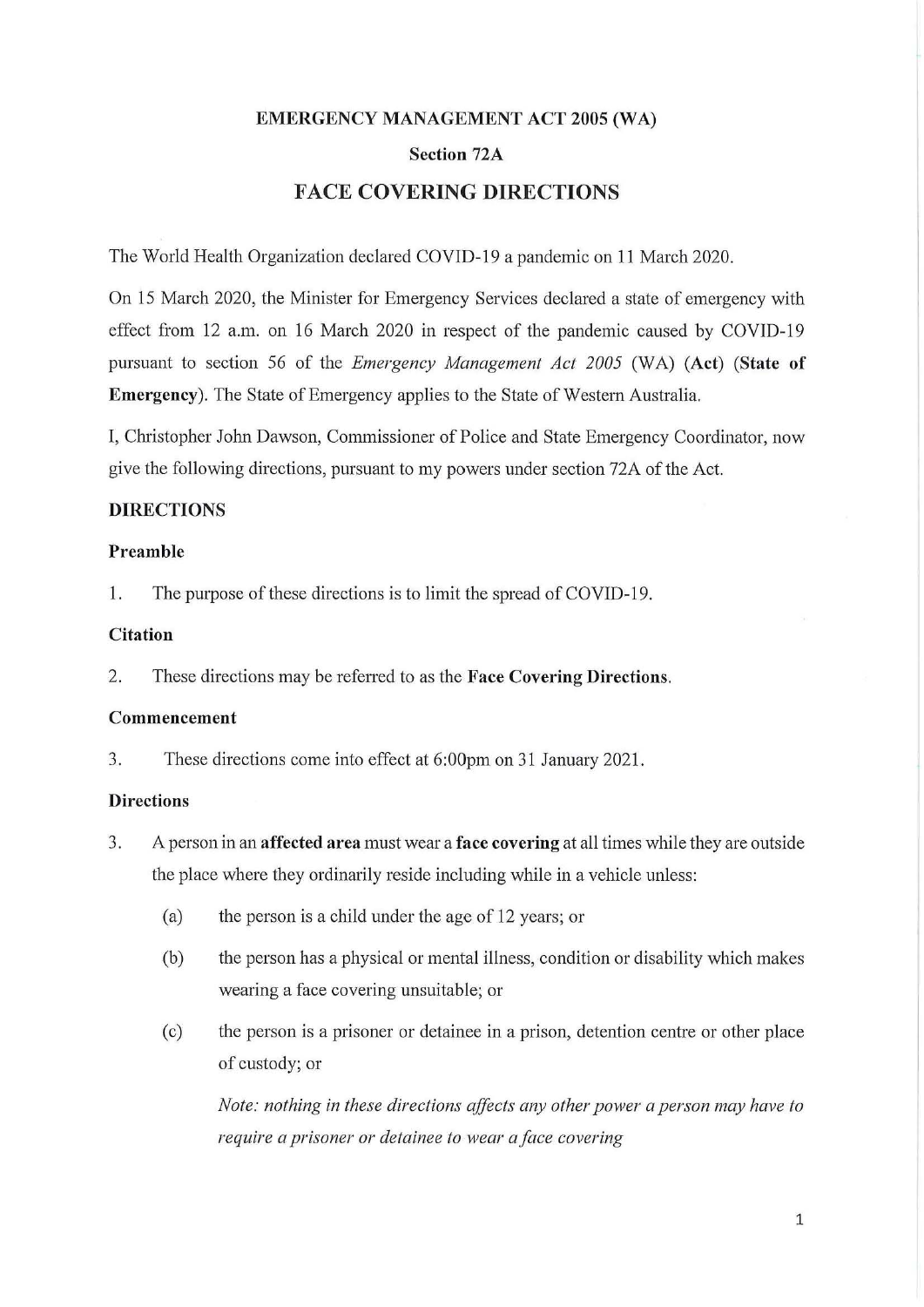- (d) the person falls within one or more of the exceptions specified in paragraph 4 and is carrying a face covering (or, in the case of paragraph  $4(d)$ , the person has access to a facemask close by) and resumes wearing the face mask as soon as reasonably practicable.
- 4. The exceptions specified in this paragraph are as follows:
	- (a) the person is communicating with a person who is deaf or hard of hearing and visibility of the mouth is essential for communication;
	- (b) the nature of a person's work means that wearing a face covering creates a risk to their health and safety;
	- ( c) the nature of a person's work or the activity that they are engaging in means that clear enunciation or visibility of the mouth is essential;
	- (d) the person is engaged in swimming as a form of physical exercise;
	- (e) the person is travelling in a private vehicle and is the sole occupant of that vehicle;
	- (f) the person is consuming food, drink or medicine provided that they are seated at the time and they are not in a vehicle;
	- (g) the person is undergoing medical care or treatment to the extent that such care or treatment requires that no face covering be worn;
	- (h) the person is asked to remove the face covering to ascertain identity;
	- (i) not wearing a face covering is required for emergency purposes ( other than emergency preparation or emergency preparation activities, unless another exception specified in this paragraph applies);
	- (i) not wearing a face covering is otherwise required or authorised by law;
	- (k) wearing a face covering is not safe in all the circumstances.

## **Definitions**

- 5. **Affected area** has the same meaning that it has in the Stay at Home and Closure (Perth, Peel and the South West) Directions as amended or replaced from time to time.
- 6. **Face covering** means a disposable surgical mask or fitted cloth mask that covers the nose and mouth (but does not include a face shield).